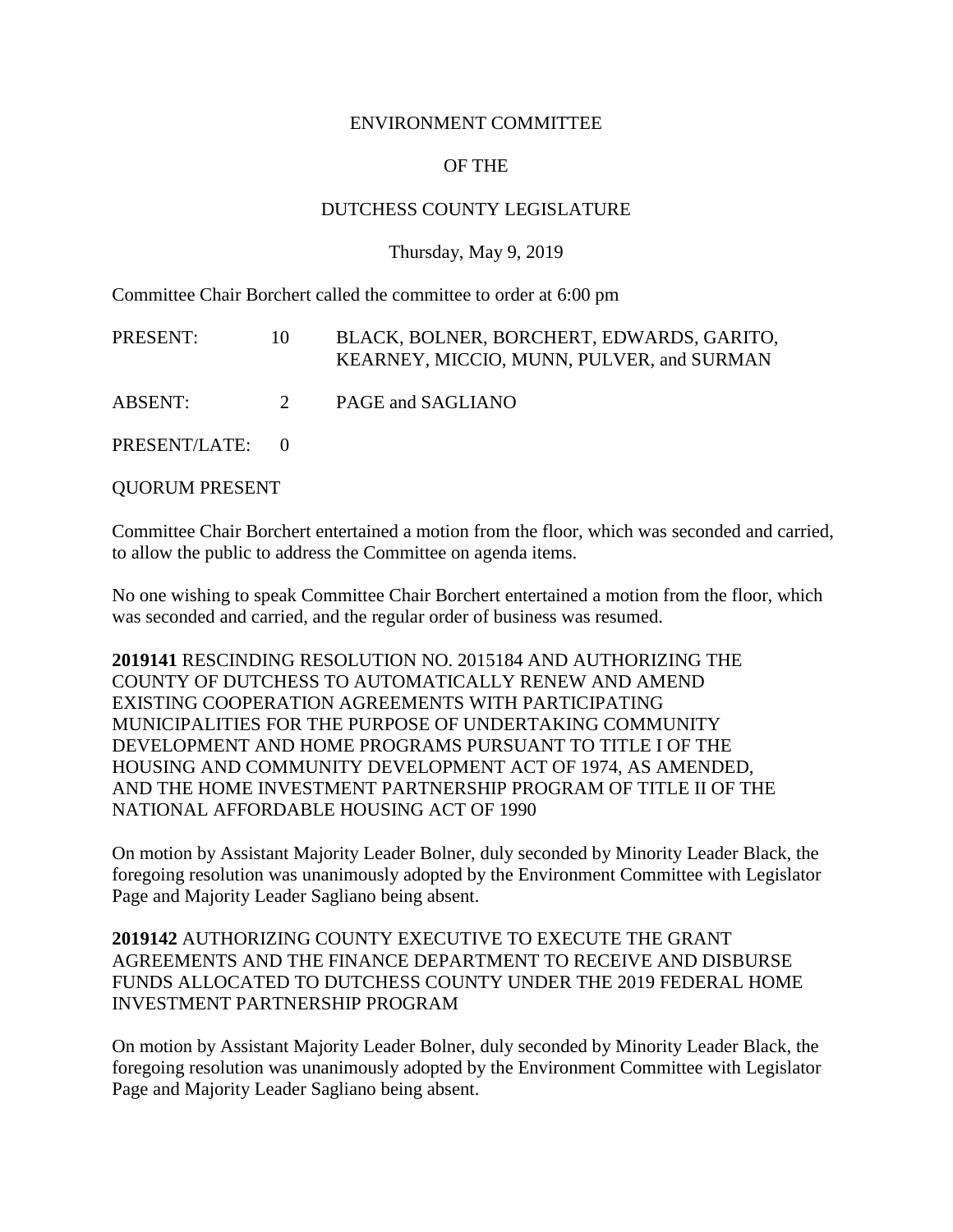**2019143** AUTHORIZING COUNTY EXECUTIVE TO EXECUTE GRANT AGREEMENTS AND FINANCE DEPARTMENT TO RECEIVE AND DISBURSE FUNDS ALLOCATED TO DUTCHESS COUNTY, AS AN URBAN COUNTY, UNDER THE 2019 FEDERAL COMMUNITY DEVELOPMENT BLOCK GRANT (CDBG) PROGRAM

On motion by Assistant Majority Leader Bolner, duly seconded by Minority Leader Black, the foregoing resolution was unanimously adopted by the Environment Committee with Legislator Page and Majority Leader Sagliano being absent.

**2019144** AUTHORIZING THE COUNTY EXECUTIVE TO EXECUTE THE GRANT AGREEMENT AND THE FINANCE DEPARTMENT TO RECEIVE AND DISBURSE FUNDS ALLOCATED TO DUTCHESS COUNTY UNDER THE 2018 U.S. DEPARTMENT OF HOUSING AND URBAN DEVELOPMENT'S CONTINUUM OF CARE PROGRAM

On motion by Assistant Majority Leader Bolner, duly seconded by Minority Leader Black, the foregoing resolution was unanimously adopted by the Environment Committee with Legislator Page and Majority Leader Sagliano being absent.

**2019145** APPROVING A SERVICE AGREEMENT BY AND BETWEEN THE COUNTY OF DUTCHESS AND THE DUTCHESS COUNTY WATER AND WASTEWATER AUTHORITY FOR PART COUNTY SEWER DISTRICT NO. 13

On motion by Assistant Minority Leader Munn, duly seconded by Minority Leader Black, the foregoing resolution was unanimously adopted by the Environment Committee with Legislator Page and Majority Leader Sagliano being absent.

**2019146** APPROVING AN AMENDED AND FIFTEENTH RESTATEMENT OF THE SERVICE AGREEMENT BY AND BETWEEN THE COUNTY OF DUTCHESS AND THE DUTCHESS COUNTY WATER AND WASTEWATER AUTHORITY FOR ZONE "X" ZONE OF ASSESSMENT

On motion by Assistant Minority Leader Munn, duly seconded by Minority Leader Black, the foregoing resolution was unanimously adopted by the Environment Committee with Legislator Page and Majority Leader Sagliano being absent.

# **2019147** CONSENTING TO THE ISSUANCE BY THE DUTCHESS COUNTY WATER AND WASTEWATER AUTHORITY OF ITS SERVICE AGREEMENT REVENUE NOTES AND BONDS

On motion by Assistant Majority Leader Bolner, duly seconded by Minority Leader Black, the foregoing resolution was unanimously adopted by the Environment Committee with Legislator Page and Majority Leader Sagliano being absent.